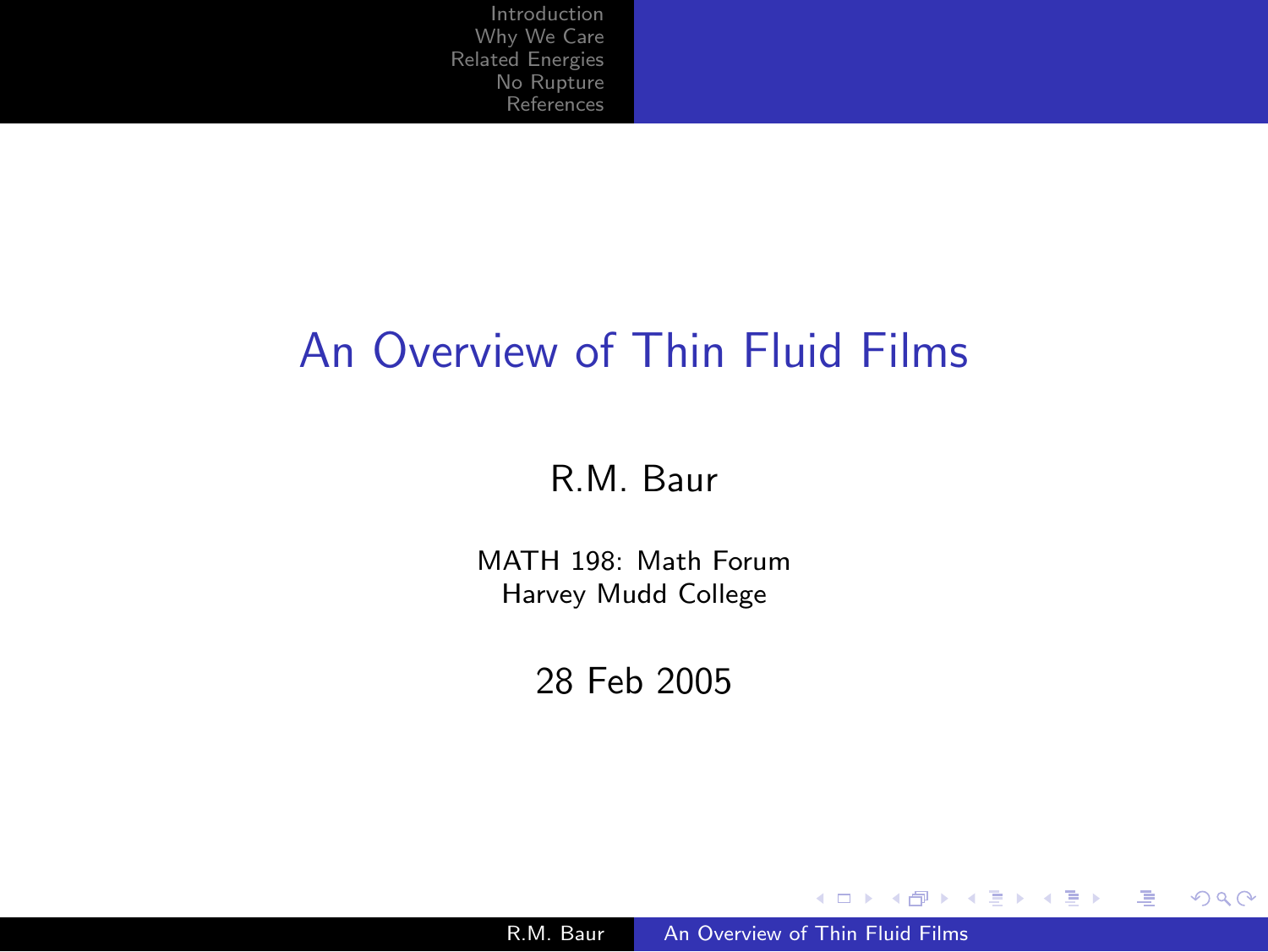

**1** [Introduction](#page-2-0)

The [Problem](#page-2-0) The Thin Film [Equation](#page-3-0)

- 2 [Why](#page-4-0) We Care
- **3** Related [Energies](#page-5-0)
	- **[Mass](#page-5-0)** [Surface](#page-6-0) Area [Coating](#page-7-0) Energy

#### **4** No [Rupture](#page-8-0)

[Theorem](#page-8-0) [Useful](#page-9-0) Facts [Proof](#page-10-0) [Bounds](#page-12-0)



Ξ

 $\sim$ ×. -b

∍

Ξ

つくへ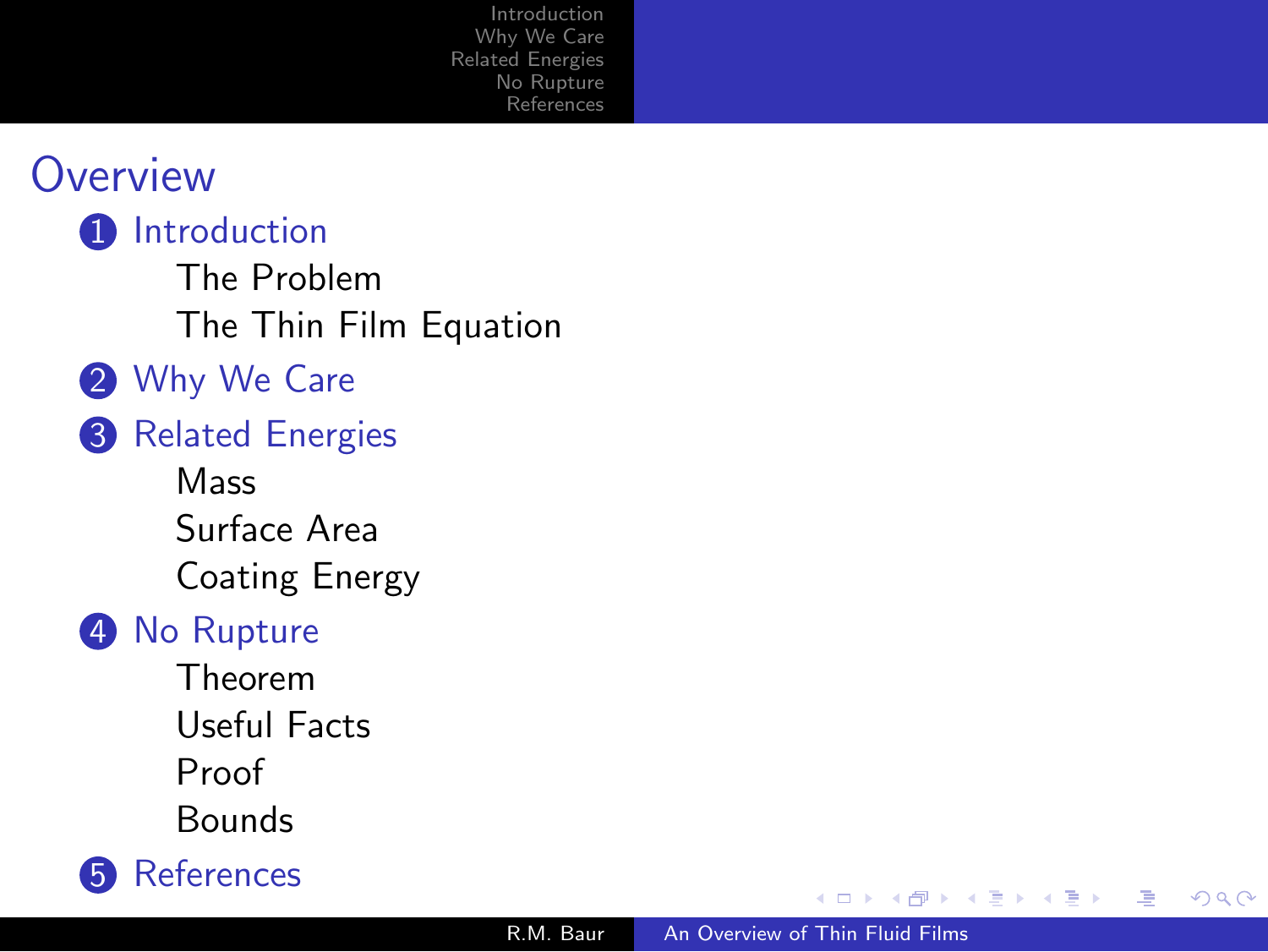#### [Introduction](#page-2-0)

[Why](#page-4-0) We Care Related [Energies](#page-5-0) No [Rupture](#page-8-0) [References](#page-15-0)

The [Problem](#page-2-0) The Thin Film [Equation](#page-3-0)

## The Problem

#### Inquiring Minds Want To Know

- How do these behave?
- Height of the fluid is  $h(x, t)$ .





<span id="page-2-0"></span>同  $\,$ → 手下 一本語 つくべ

≞

 $\rightarrow$ 

 $\leftarrow$ 

Þ a.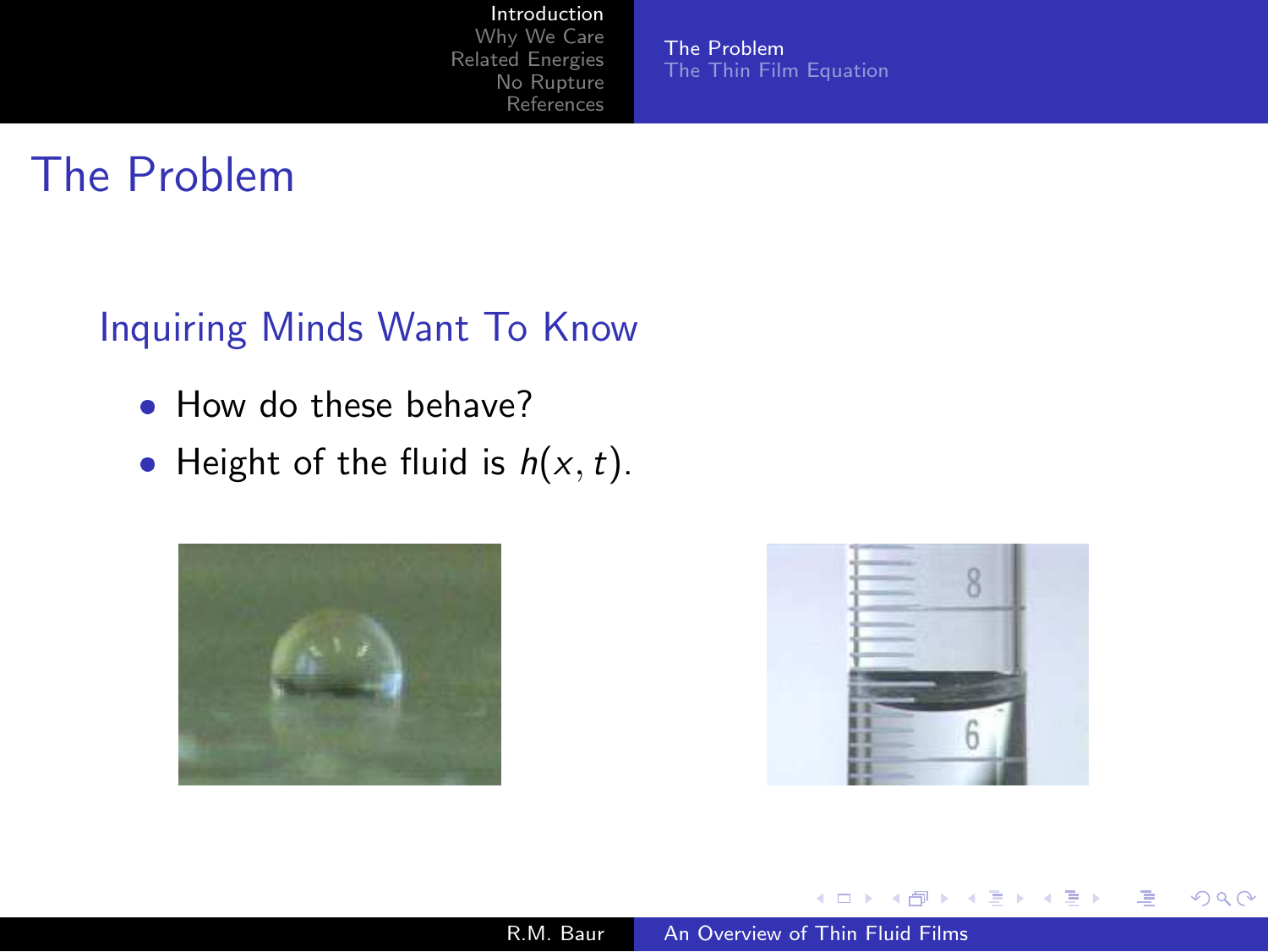[References](#page-15-0)

The [Problem](#page-2-0) The Thin Film [Equation](#page-3-0)

Now Presenting...

#### Our Hero, the Thin Film Equation

$$
h_t = -(h^n h_{xxx})_x
$$

Which Is the Same As...

$$
h_t = -nh^{n-1}h_xh_{xxx} - h^nh_{xxxx}
$$

4 0 8 4 伊  $\,$  <span id="page-3-0"></span>→ 君 ▶ → 君 ▶

 $299$ 

注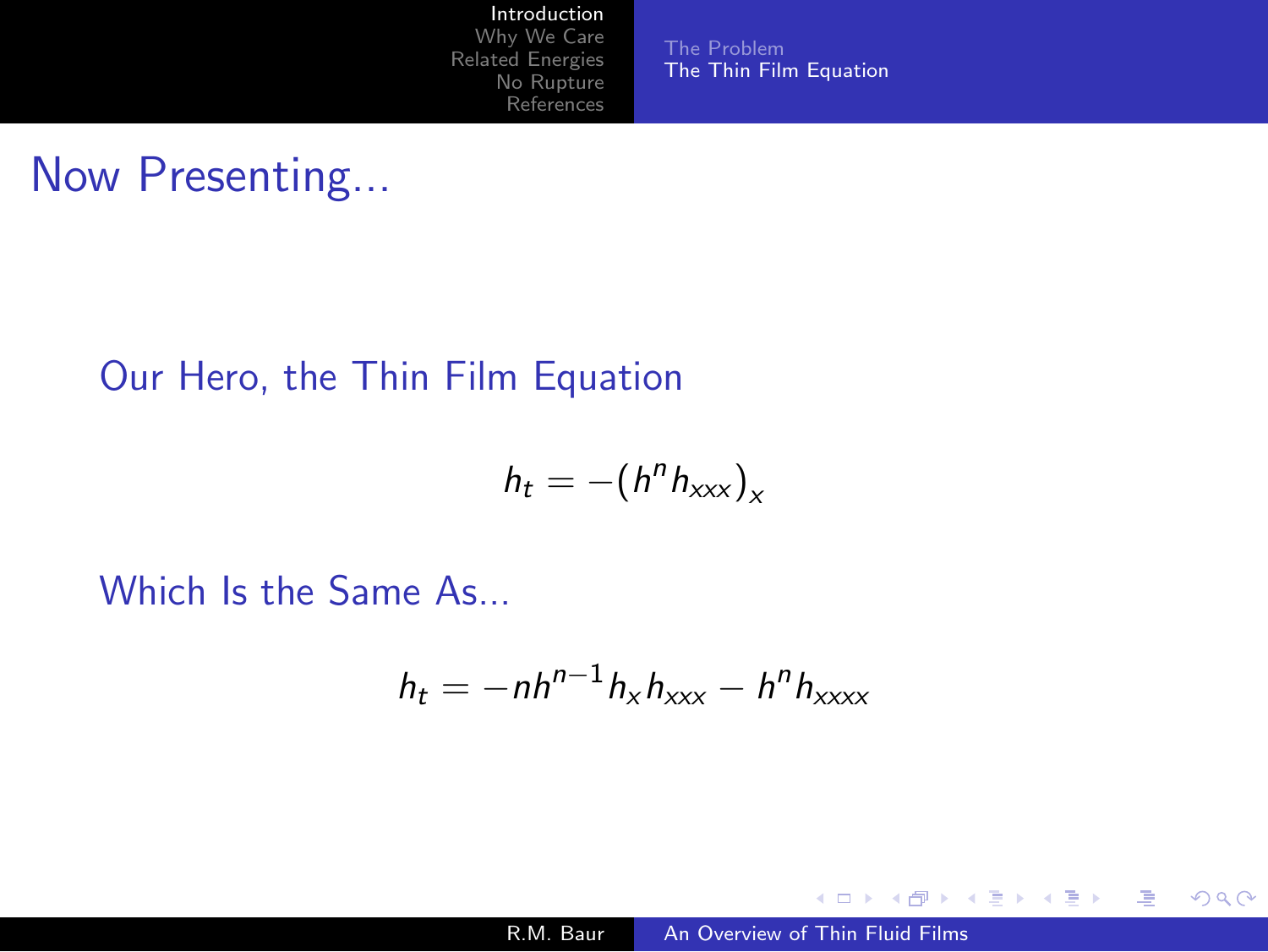

- Thin film equation is basis for lubrication theory
	- Would like to know if lubricant will dry up

R.M. Baur An [Overview](#page-0-0) of Thin Fluid Films

4 0 8

<span id="page-4-0"></span>∢ 御 ▶ ( / 唐 ▶ ( / 唐 ▶

≞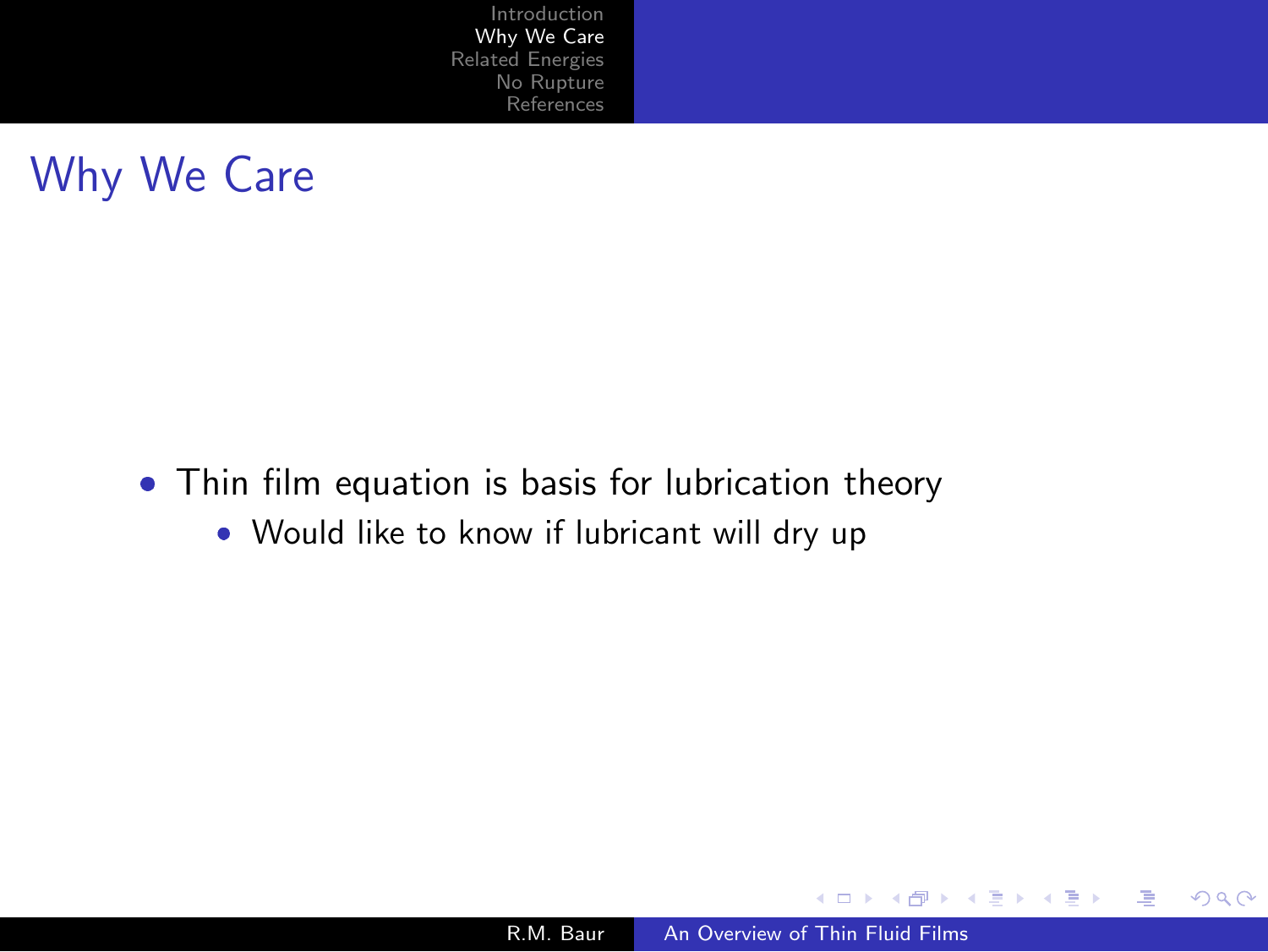[Mass](#page-5-0) [Surface](#page-6-0) Area [Coating](#page-7-0) Energy

## **Conservation**

Some energies correspond to physical properties.

**Mass** 

- $\bullet\,$  Mass  $=\int h dx$
- $\bullet\,$  Physically, mass is conserved:
	- Mass does not change over time

• 
$$
\frac{\partial}{\partial t} \int h dx = 0
$$



Shaded region indicates mass

<span id="page-5-0"></span>重

 $\sim$ 

∍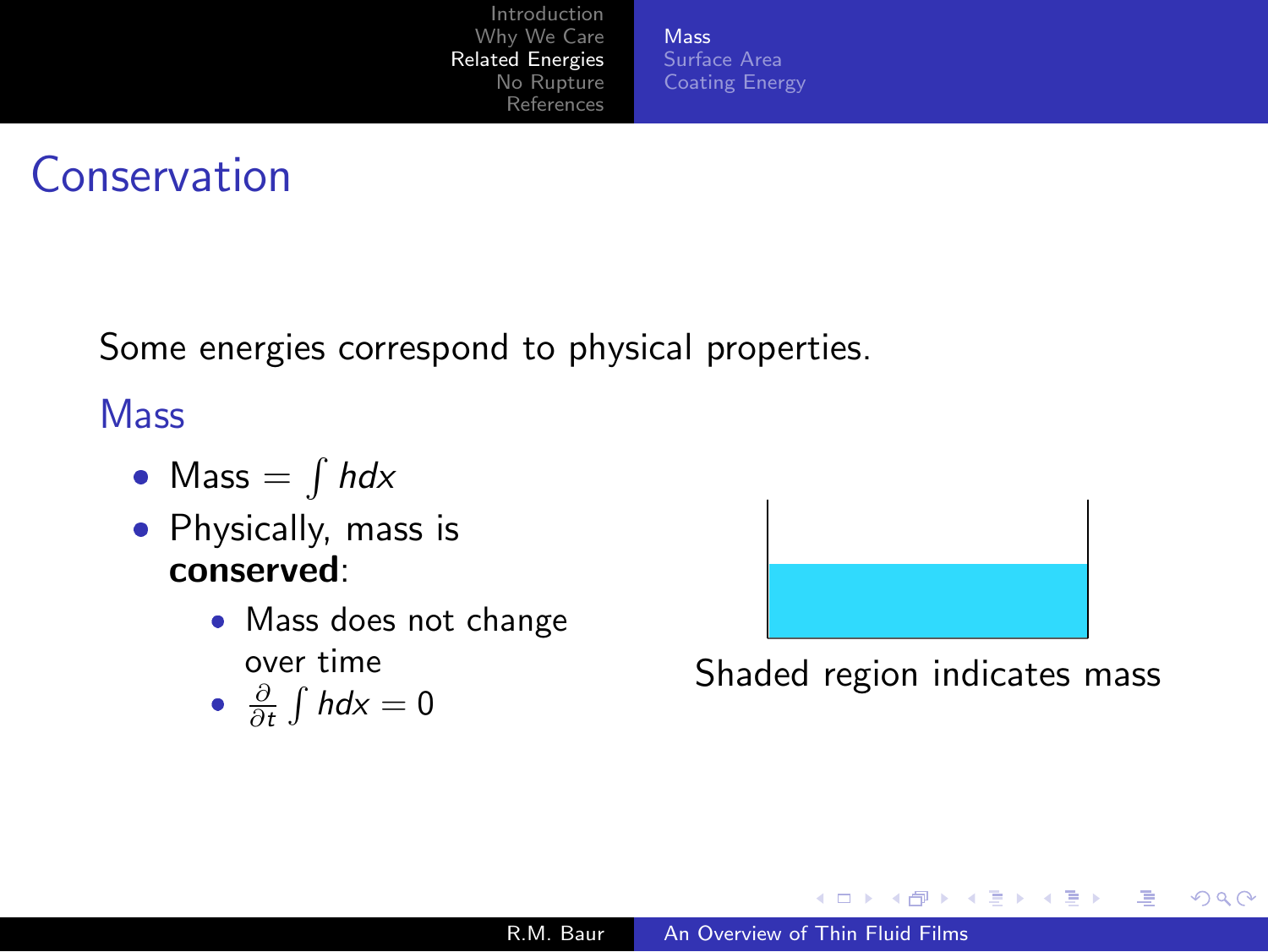[Surface](#page-6-0) Area [Coating](#page-7-0) Energy

# **Dissipation**

### Surface Area

- $\bullet\,$  Usually  $\int\sqrt{1+h_{\chi}^2}dx$
- $\bullet\,$  Equivalent to consider  $\int h_x^2 dx$ .
- Physically and theoretically, surface area is dissipated:
	- Surface area will decrease if it can
	- $\frac{\partial}{\partial t} \int h_x^2 dx \leq 0$



Blue segment indicates surface

<span id="page-6-0"></span>Ξ

∍

 $209$ 

area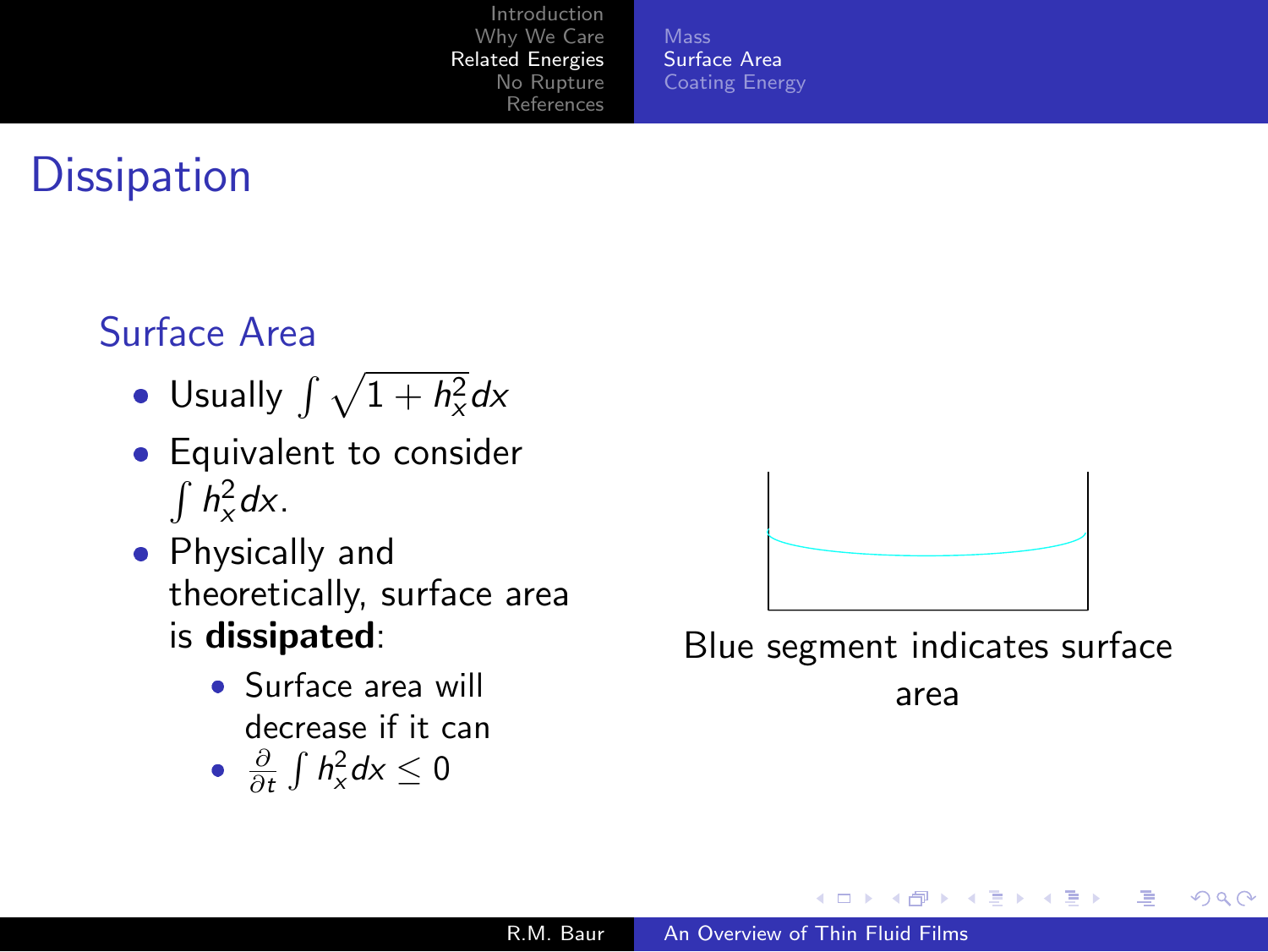[Surface](#page-6-0) Area [Coating](#page-7-0) Energy

### **Balance**

### Coating Energy

- $\bullet\,$  Physically we observe fluid sticking to walls
- $\bullet\,$  If  $\alpha$  sets contact angle, coating energy per side is  $\alpha h$
- Coating energy wants to increase, surface area wants to decrease; they must balance each other



<span id="page-7-0"></span>Red segments indicate coating energy; blue, surface area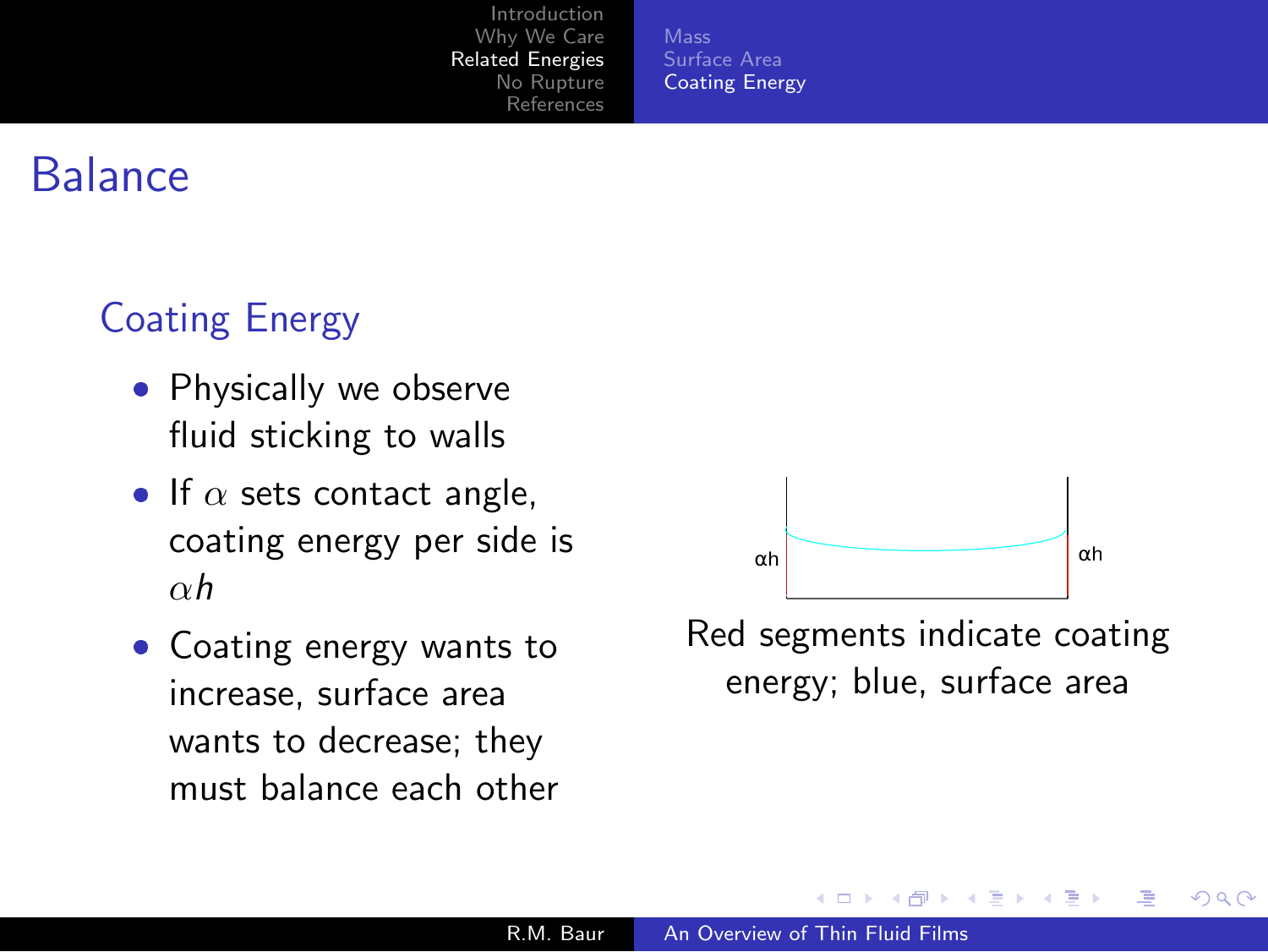[Theorem](#page-8-0) [Useful](#page-9-0) Facts

# Statement of Theorem

#### Theorem

There is no rupture in any film for  $n > 3.5$ .

#### **Note**

We say the film has "ruptured" if its height becomes 0 at any point.

a mills

 $\sim$ 

<span id="page-8-0"></span>Æ

化重复 化重变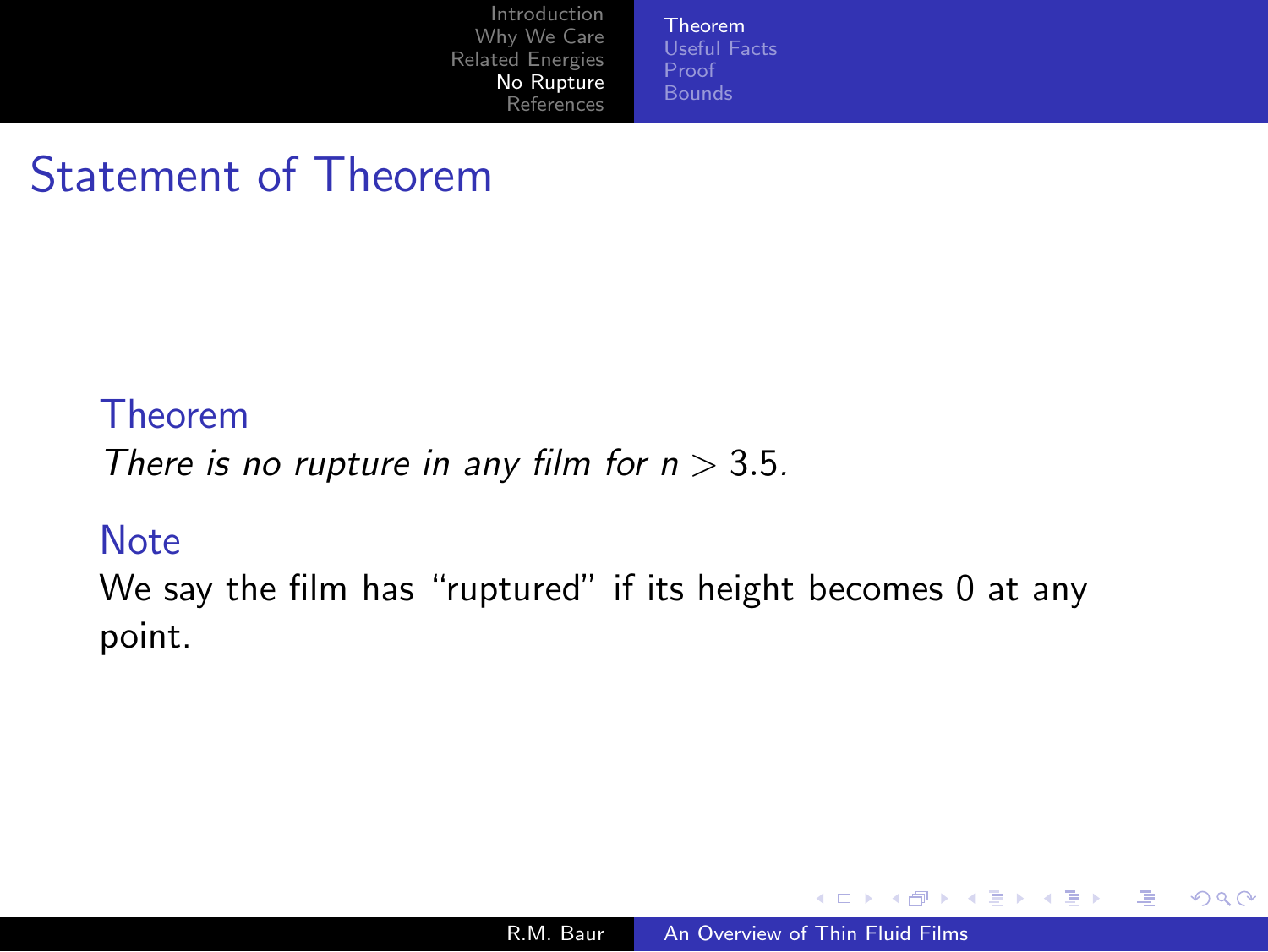[Useful](#page-9-0) Facts [Proof](#page-10-0)

# Useful Facts

 $\bullet$  Fact  $\#1$ 

$$
\int a^2 \cdot \int b^2 \ge \int |ab|
$$

 $\bullet$  Fact  $\#2$ 

If  $a < 0$  and  $x \leq y$ , then  $x^a \geq y^a$ .

4 0 8

唐

<span id="page-9-0"></span>→ 伊 ▶ → 君 ▶ → 君 ▶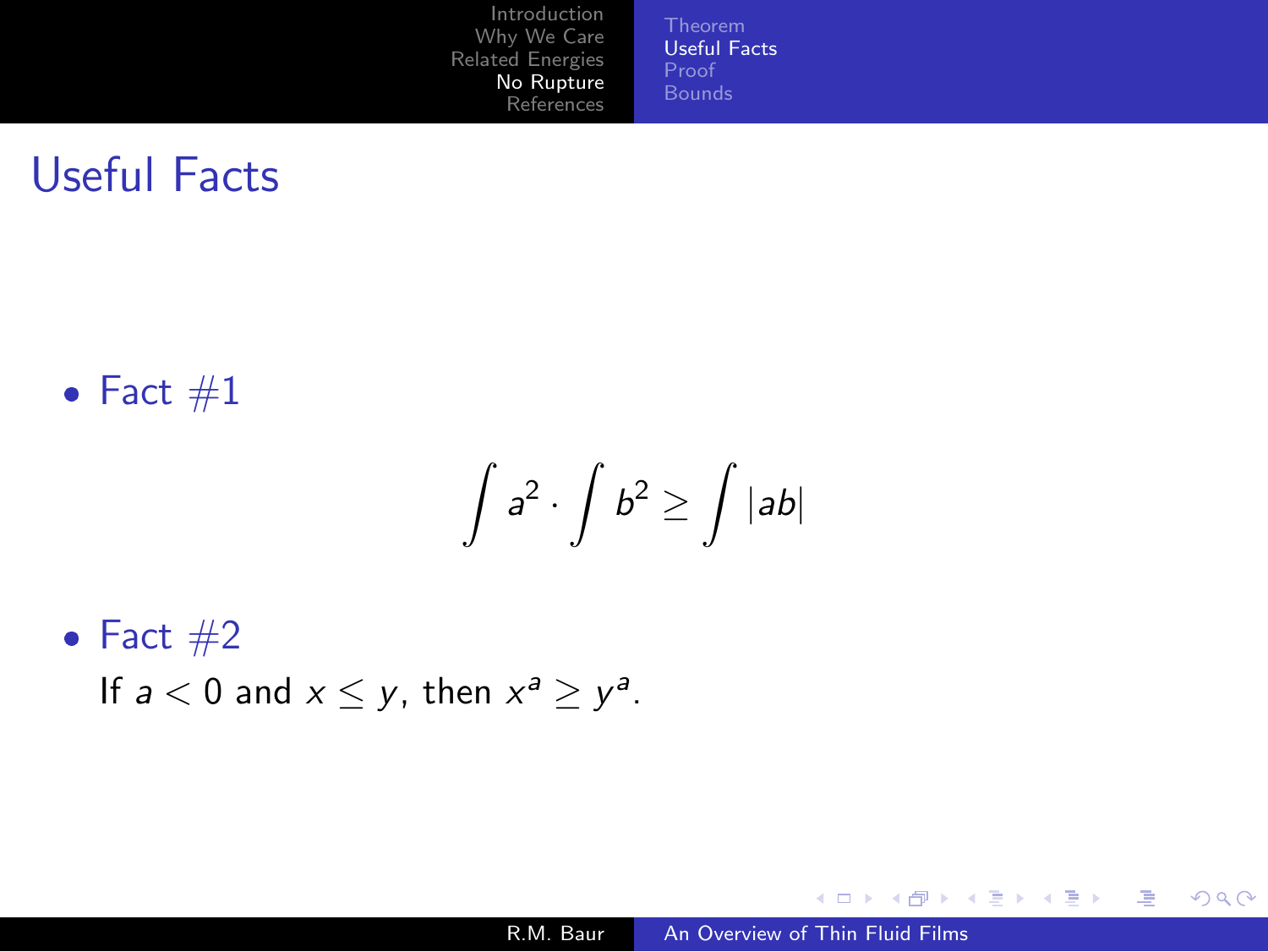[Useful](#page-9-0) Facts [Proof](#page-10-0)

## Proof

#### Proof

Define

$$
E=\int h_x^2 dx, \qquad P_m=\int h^m dx.
$$

Then according to Useful Fact  $#1$ ,

$$
\sqrt{EP_m} \ge \int \sqrt{h_x^2 h^m} dx
$$

But  $h^{m/2} \cdot h_x = C \cdot \partial / \partial x (h^{m/2+1}).$ 

4 0 8

<span id="page-10-0"></span>→ 伊 ▶ → 君 ▶ → 君 ▶ →

 $299$ 

注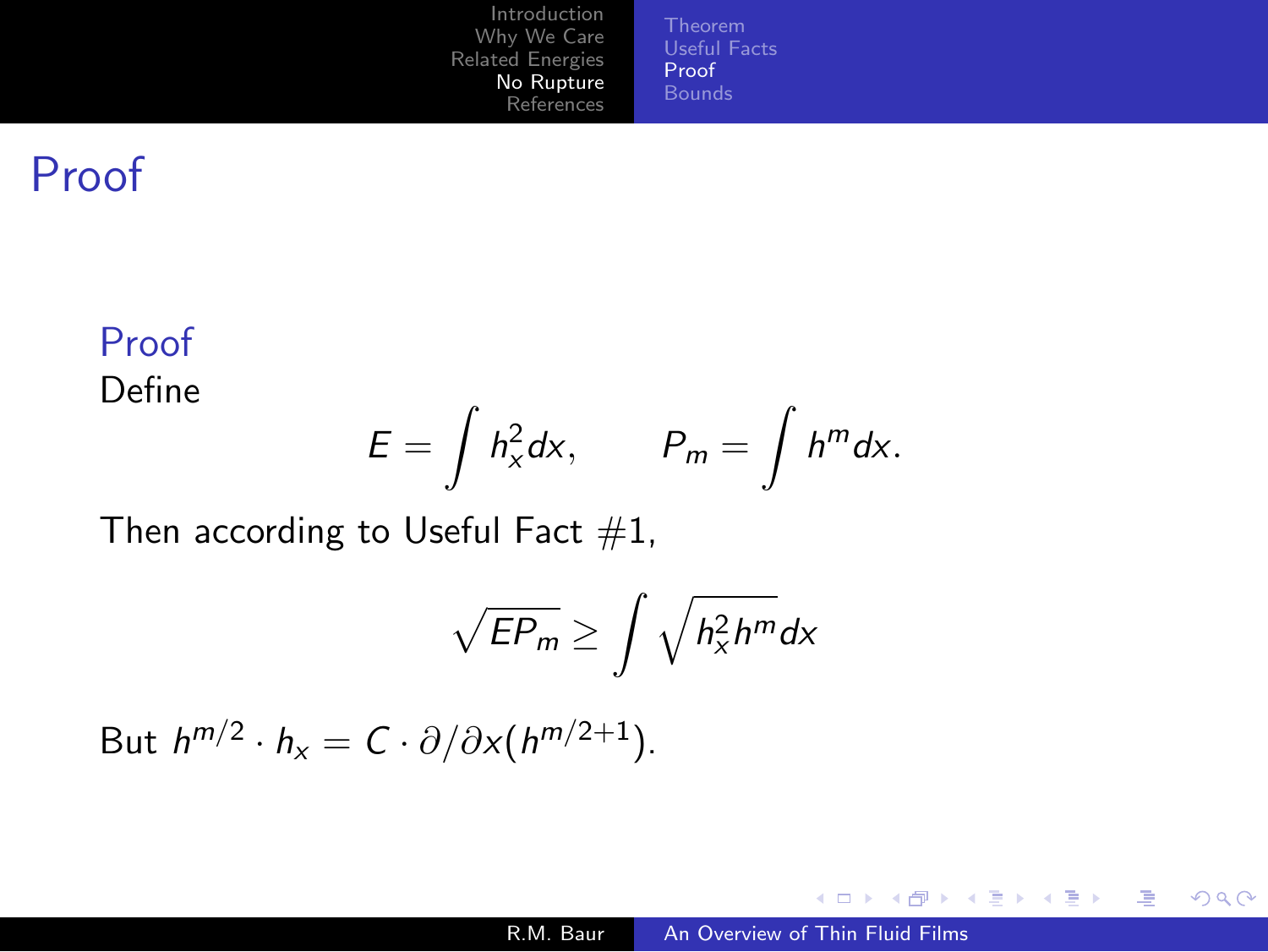[Useful](#page-9-0) Facts [Proof](#page-10-0)

# Bounding

#### **Note**

For a periodic function f,  $\int |f_x| dx \ge f_{max} - f_{min}$ .

#### Substitution...

So 
$$
\sqrt{EP_m} \ge C[\max(h^{m/2+1}) - \min(h^{m/2+1})]
$$
, or

$$
C \cdot min(h^{m/2+1}) + \sqrt{EP_m} \geq max(h^{m/2+1})
$$

唐

メロト メ団 トメ き トメ き ト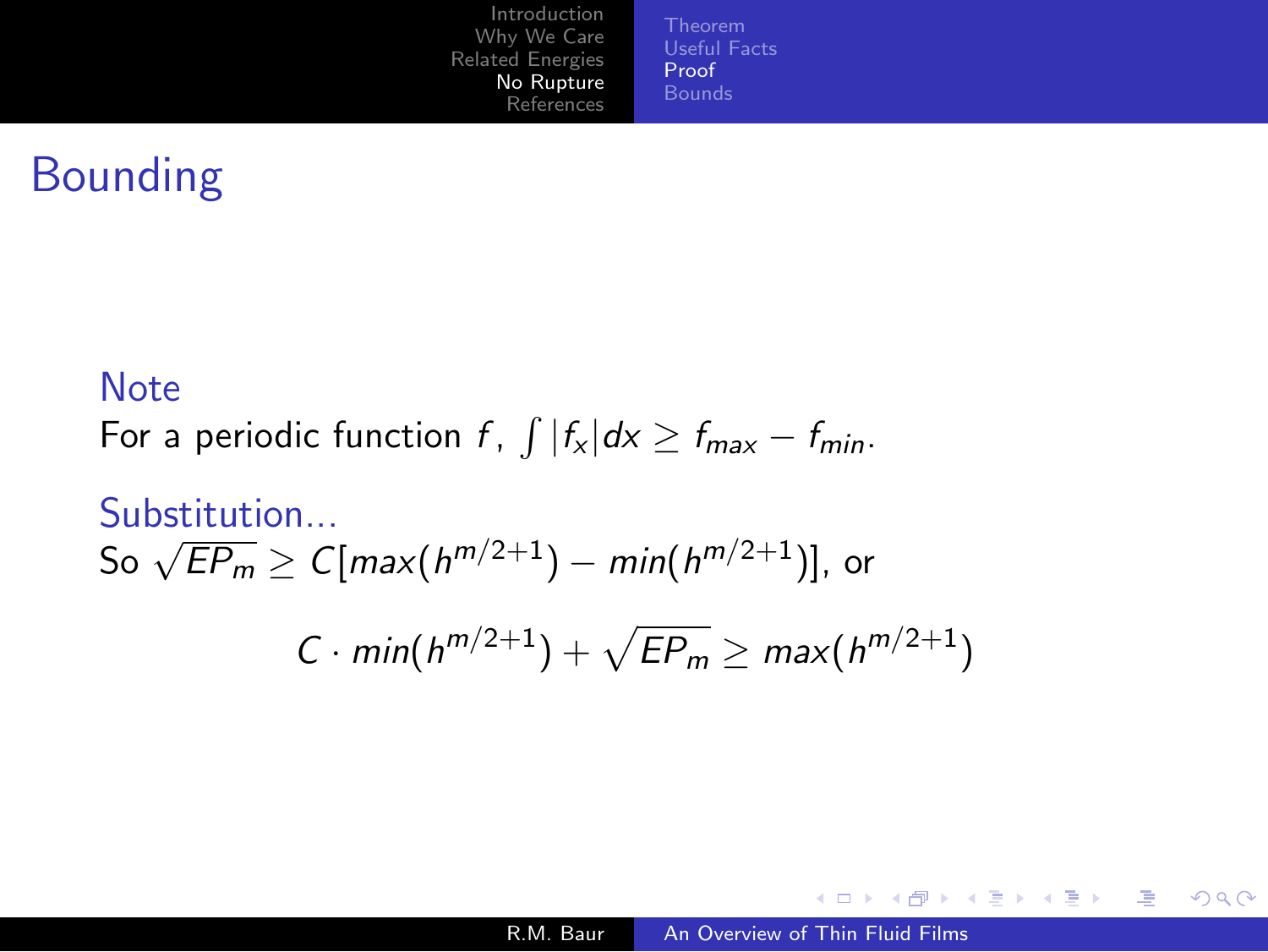[Theorem](#page-8-0) [Useful](#page-9-0) Facts [Bounds](#page-12-0)

# More Bounding

#### The Crucial Assumption!

Suppose  $m/2 + 1 < 0$  and E and  $P_m$  are bounded.

#### And That Means...

- We know  $max(h) \geq \bar{h}$
- By Useful Fact  $\#2: min(h^{m/2+1}) \leq \bar{h}^{m/2+1}$

化重复 化重变

<span id="page-12-0"></span> $\sim$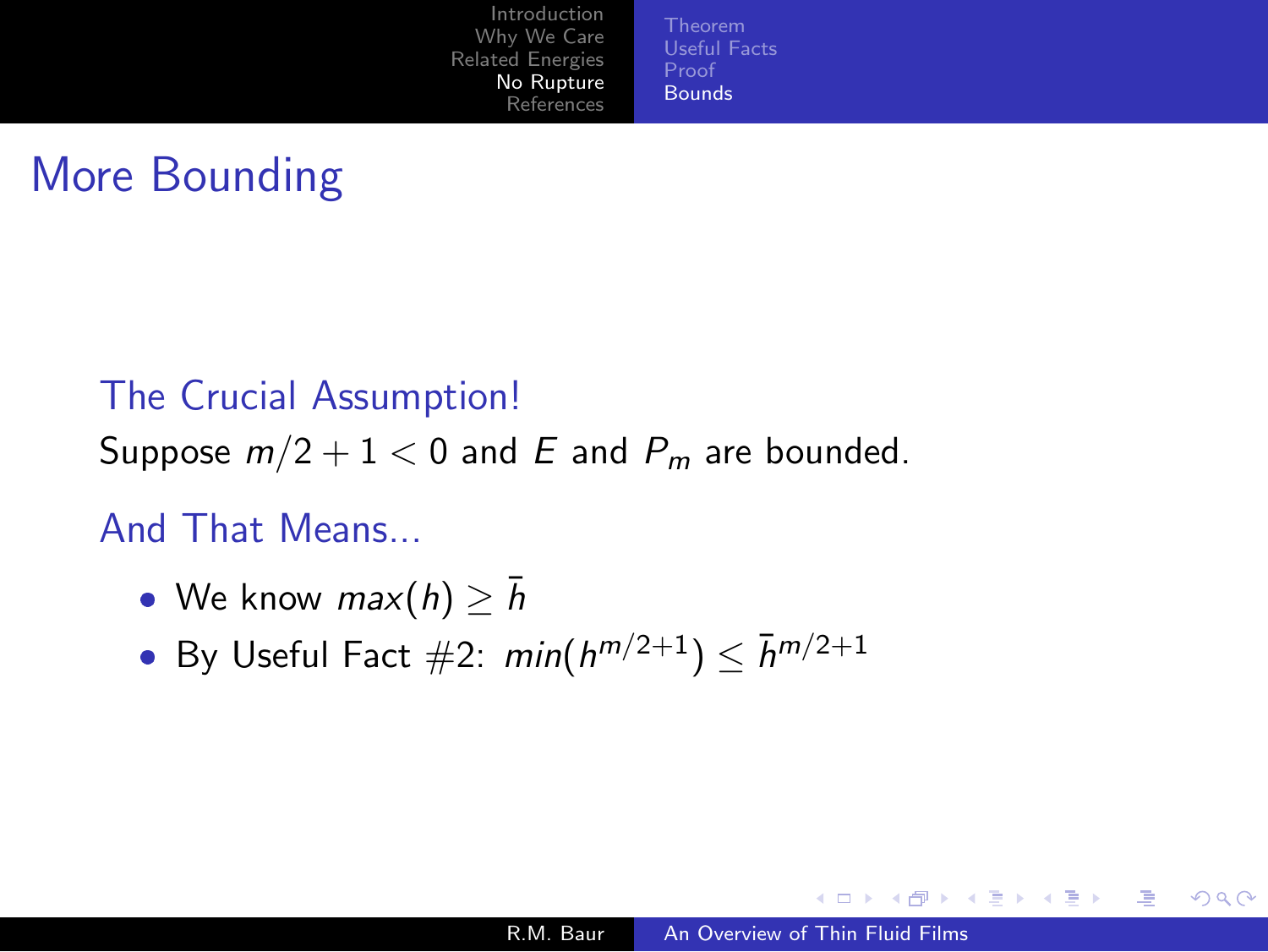[Theorem](#page-8-0) [Useful](#page-9-0) Facts [Bounds](#page-12-0)

# And More Bounding

- $\textit{min}(\textit{h}^{\textit{m}/2+1})$  is bounded,  $\sqrt{E P_m}$  is bounded
- $\bullet\,$  This means  $max(h^{m/2+1})$  is bounded
- If  $h \to 0$ ,  $h^{m/2+1} \to \infty$ . Contradiction!
- So  $h \not\to 0$ .

a mills

→ 何 ▶ → ヨ ▶ → ヨ ▶ →

≞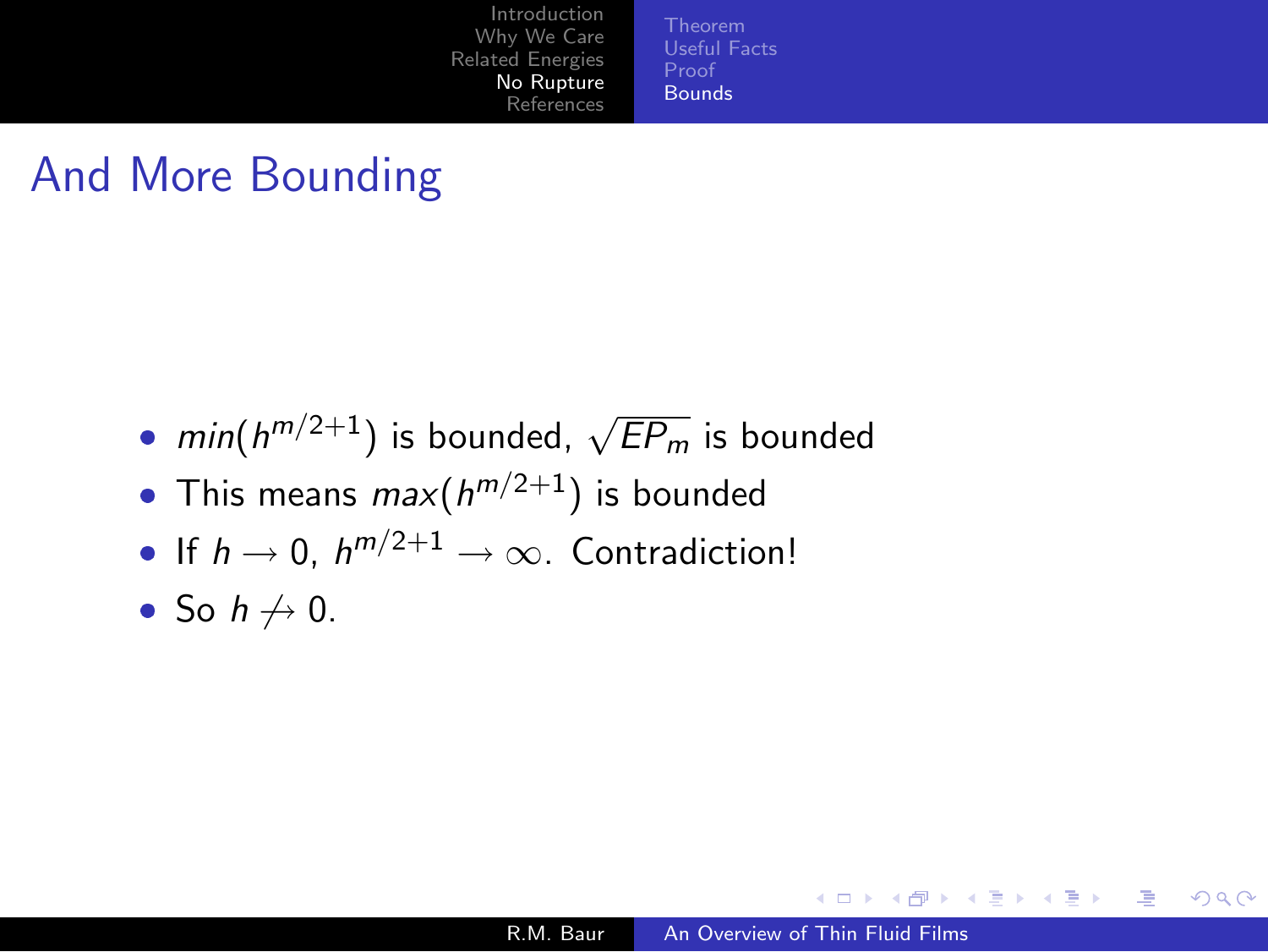[Useful](#page-9-0) Facts [Bounds](#page-12-0)

# **Calculation**

### A Little Calculation

- $m = 3/2 n$ 
	- $\bullet$  (That's the  $m$  from  $P_m$  and the  $n$  from the equation!)
- So if  $m/2 + 1 < 0$ , then  $3/4 n/2 + 1 < 0...$
- Which means  $n > 7/2$ .

a mills

∢ 何 ▶ -∢ 手 ▶ -∢ 手 ▶

≞